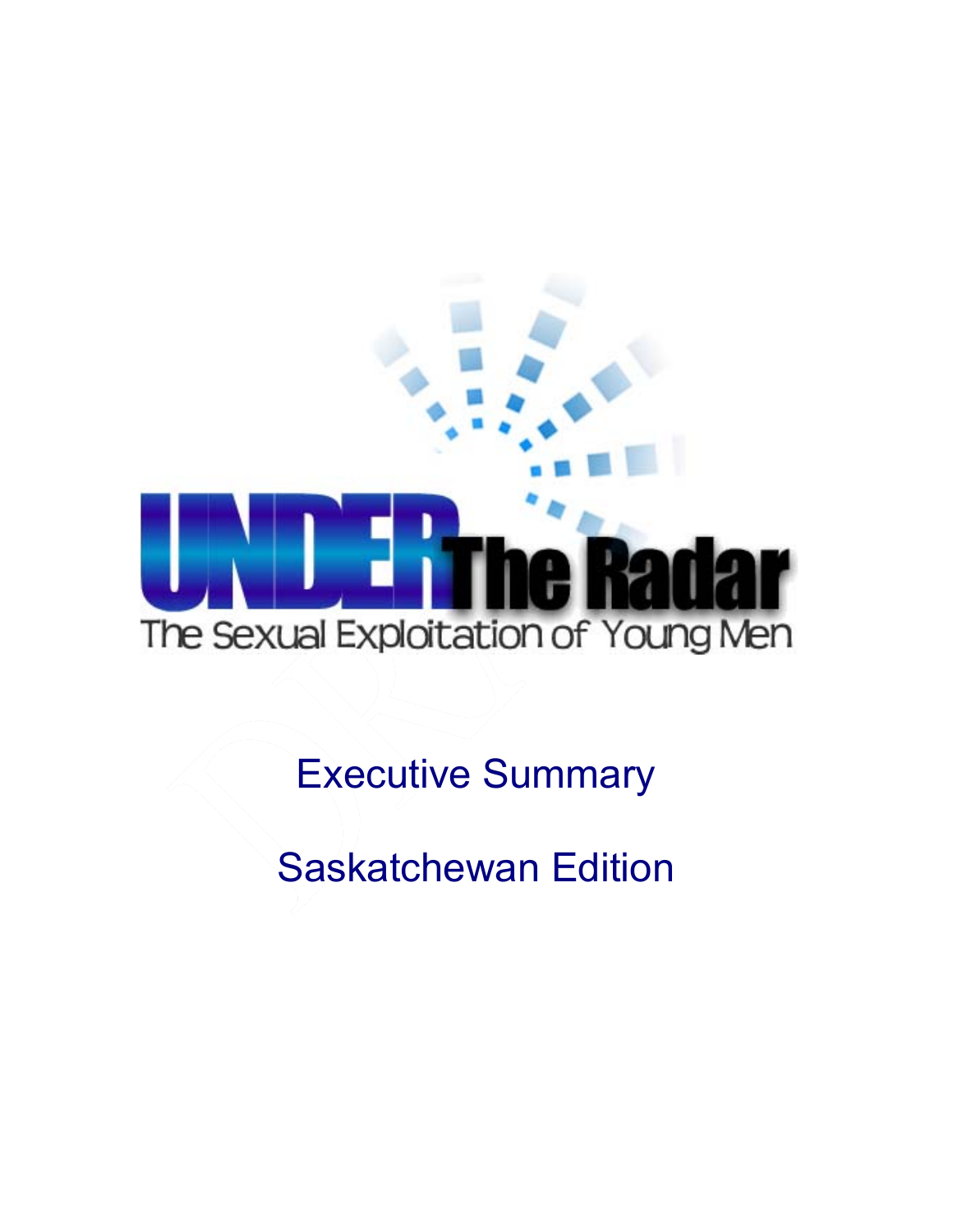## **Executive Summary**

In December of 2002, *Strolling Away* was released. *Strolling Away* represented a longitudinal retrospective study that examined young people from the sexual exploitation trade in 1991-1992 and then again in 2001-2002. The opportunity to interview individuals 10 years later was valuable.

One of its major findings was that we know very little about young men involved in the sexual exploitation trade. The young men I interviewed commented on how my questions were "chick questions". It was clear that we have traditionally looked at this issue through a female lens. It became evident through this study that more research was required in order to understand young men in the sexual exploitation trade.

Interviews for *Under the Radar: The Sexual Exploitation of Young Men* - *Saskatchewan Edition* began in April 2006 and wrapped up in December 2006. Forty young men were interviewed in total. Twenty interviews occurred in Regina and 20 in Saskatoon. A total of 10 of the 40 interviewed had exited the sexual exploitation trade.

## **Characteristics of Respondents**

- 85% of this population are of Aboriginal Heritage
- 62% had involvement with child welfare services
- 28% completed high school
- 78% had a history of running away
- 75% had a history prior to the street of being sexually violated
- 80% had been physically violated and witnessed aggression while growing up
- 83% entered the sexual exploitation trade under the age of 18 years of age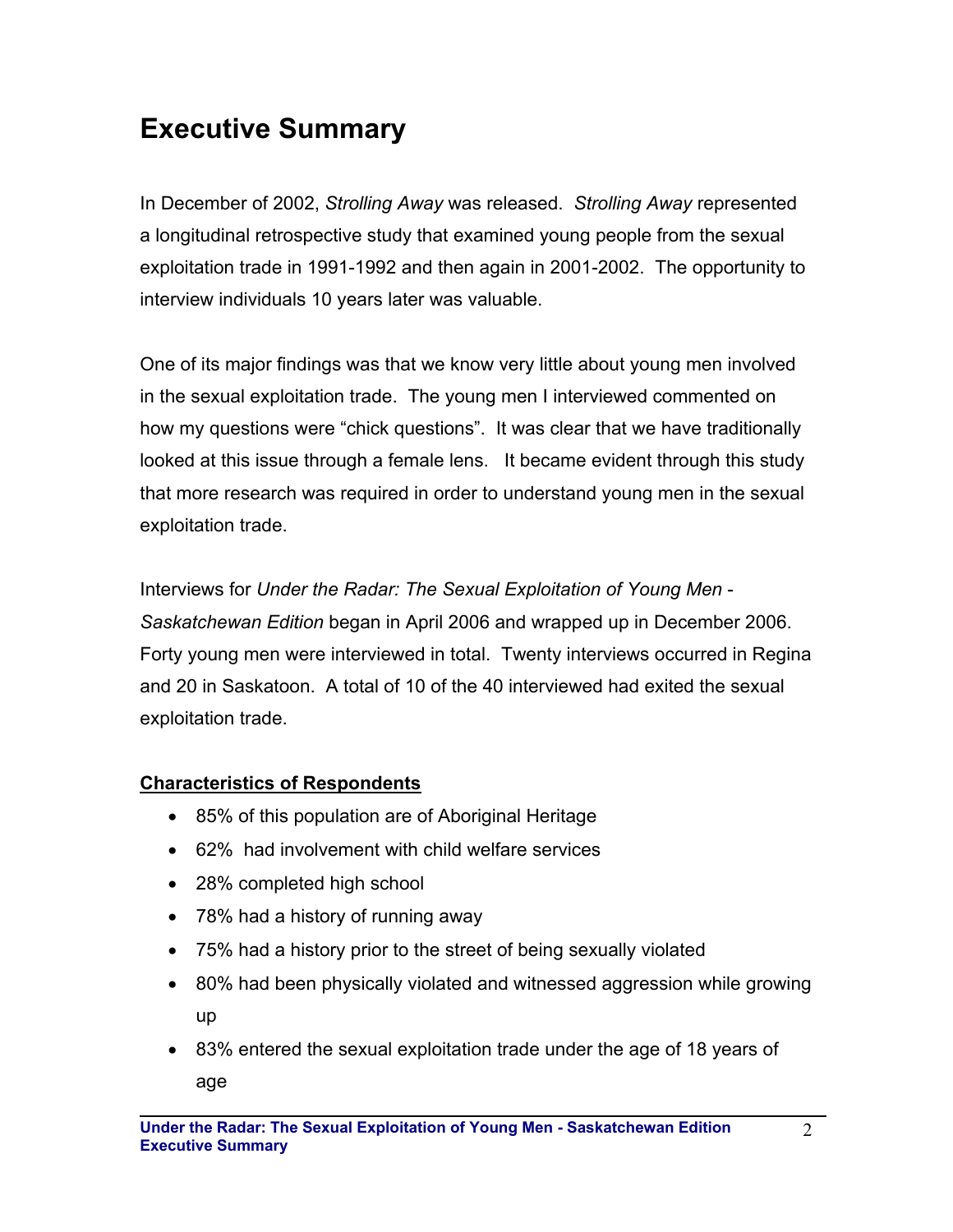- 10% entered the sexual exploitation trade over the age of 20 years of age
- Males enter the sexual exploitation trade younger and stay longer than young women
- 30% experienced staying in shelters
- Almost everyone felt no one should do this type of work
- The fear of gay-bashing exists
- Drug use is extensive
- Exiting the sexual exploitation trade is a long process, usually attempted more than once
- Almost everyone has, and does, access HIV / STD testing

## **Summary of Discoveries**

- Young men have comparable histories of sexual and physical abuse to young women
- Young men in this study were gay, heterosexual and bisexual
- Young men create a construct to be able to achieve a level of performance
- The issue of young men in the sexual exploitation trade creates a sense of discomfort
- Young men begin younger and work longer
- A significant portion enter the sexual exploitation trade over the age of 18
- Young men fly under the radar of service providers
- Young men have unique service needs different from young women
- Public education on condom use and HIV testing has worked
- The connection between the street and drug use is longer and greater in the variety of drugs for young men
- Young men have strained and distant relationships with their family
- Running away often triggers entrance into the sexual exploitation trade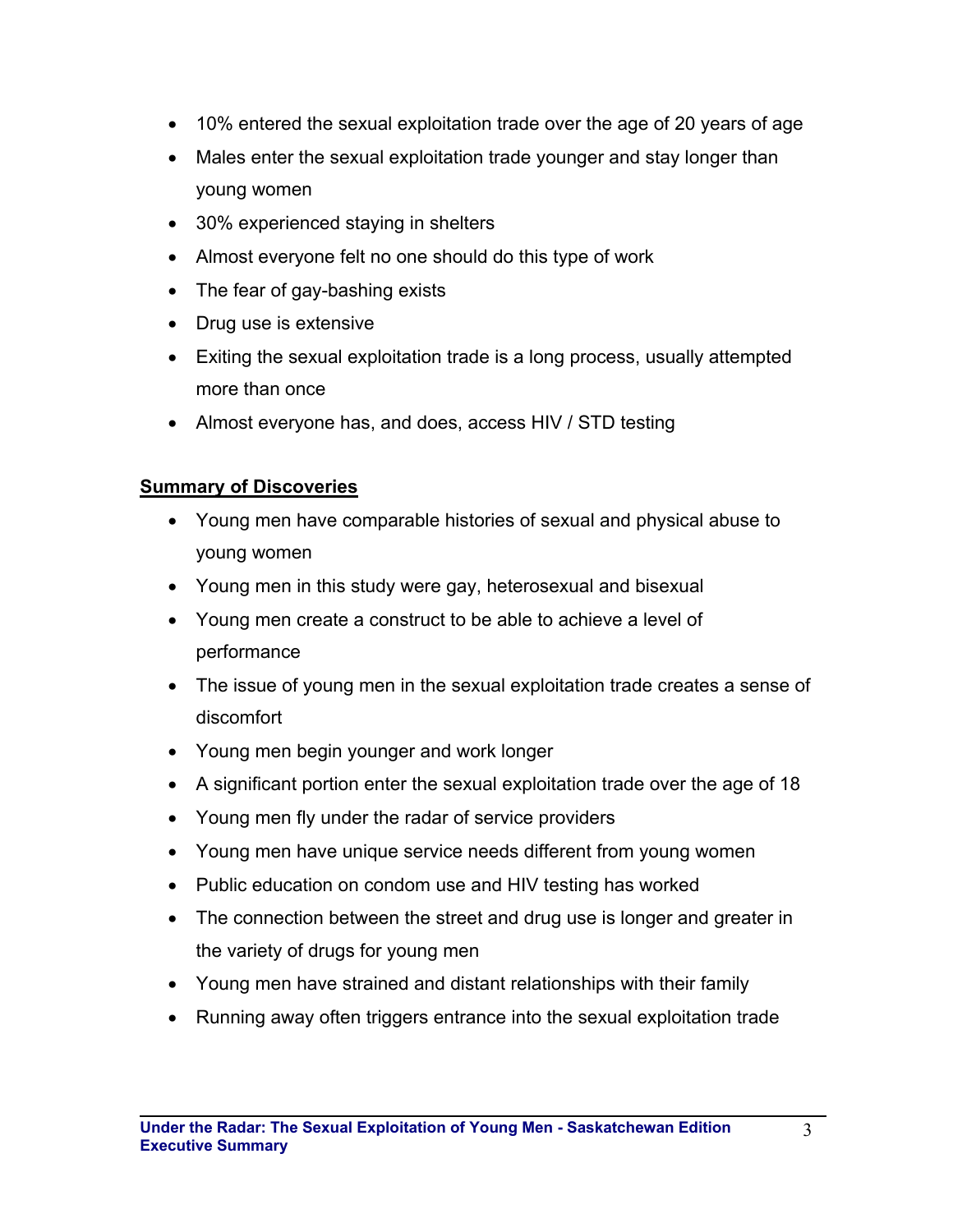## **Summary Recommendations**

- **1.** Efforts should be directed towards supporting the future expansion of this study to other provinces. Upon completion of the four western provinces, those being British Columbia, Alberta, Saskatchewan and Manitoba, a report should be developed outlining the differences and similarities in Western Canada. Ontario, Quebec and Nova Scotia should be considered as future sites in order to allow for national, eastern, central and western perspectives. This population tends to be rather transient so the opportunity to gain a national perspective as well as regional differences will be of assistance.
- **2.** That we publicly acknowledge both young men and women are being exploited in the sexual exploitation trade, and that we provide services to help them exit and an opportunity for their voice to be heard.
- **3.** That staff working with young men in the sexual exploitation trade be provided with gender non-conformity training.
- **4.** That service providers create the opportunity for young men in and out of the sexual exploitation trade to tell service providers about the services they require. We should not assume that one service will fit all.
- **5.** That a series of detox and rehabilitation beds be established for young men exiting the sexual exploitation trade. Years of extensive drug consumption requires an intervention that will provide them with temporary accommodation while detoxification and rehabilitation takes place.
- **6.** That safe affordable accommodation is provided for this population once they have completed drug detoxification and rehabilitation. This population requires safe, supportive living arrangements.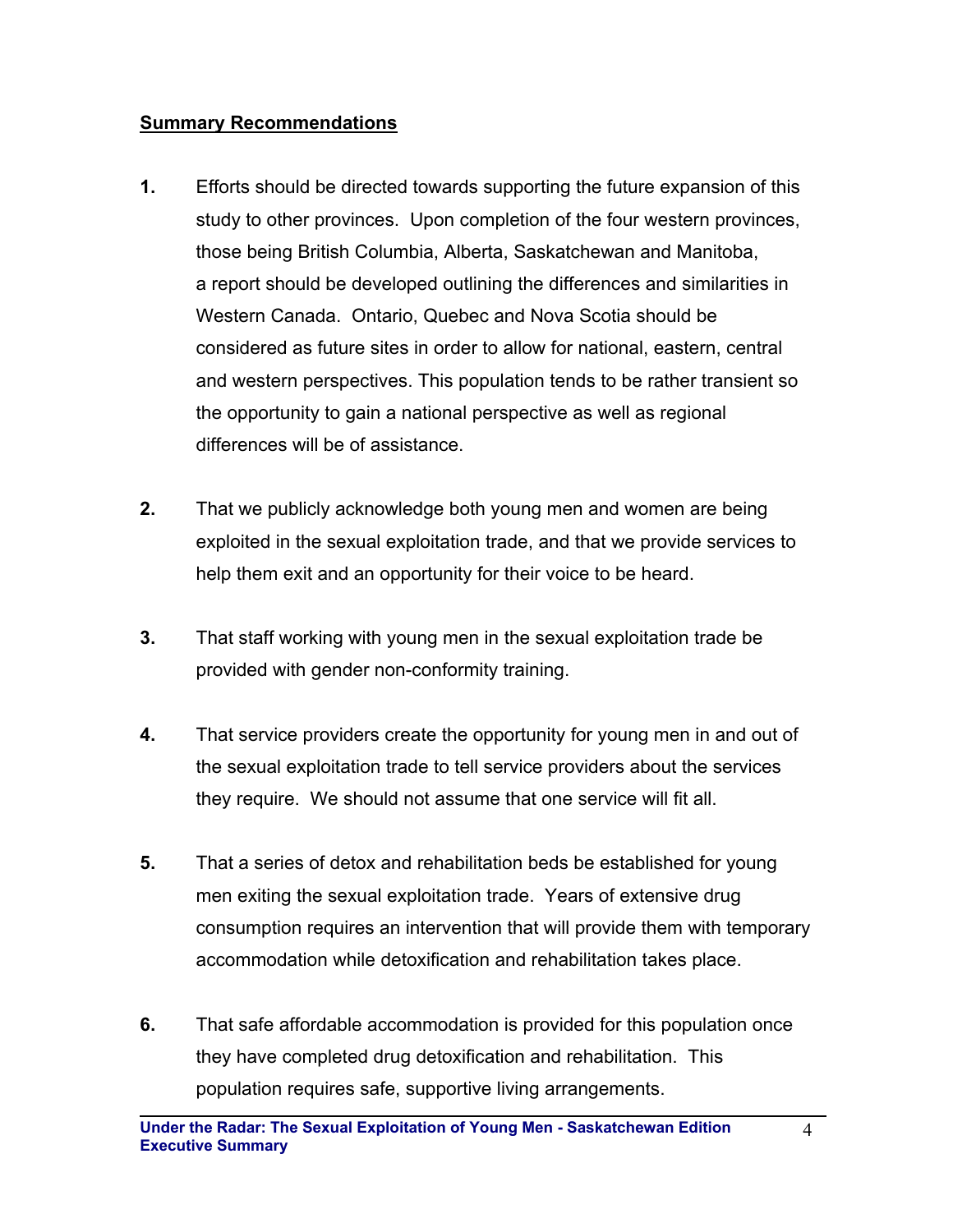Coupled with this, they need help seeking alternative employment. Close to half of this population had completed high school and some college and university; however, they have limited employment skills and experience. Standard employment assistance programs will be required to assist them in supporting a successful exit from the sexual exploitation trade.

- **7.** That we approach the issue of demand, that being customers, with an equal balance for both young men and women who are being sexually exploited. Like women, these men are young people who are in need of our assistance.
- **8.** That prevention information is directed towards both young men and women. We need to provide information that both young men and women in the sexual exploitation trade experienced sexual abuse.
- **9.** That the community-at-large recognize the damaging effects of sugar daddy relationships on this young and vulnerable population. In addition, an awareness of the economic disadvantages facing young males involved in the sexual exploitation trade must be taken into account and considered as a symptom of the differential power relationship existent in sugar daddy relationships.
- **10.** Develop mentoring connections for the population who are exiting. A need exists for those exiting to have support from those who have exited. An experiential voice can assist an individual who is in the process of exiting the sexual exploitation trade. There are many questions, and those who have been through such a journey can better answer challenges facing those who are exiting.